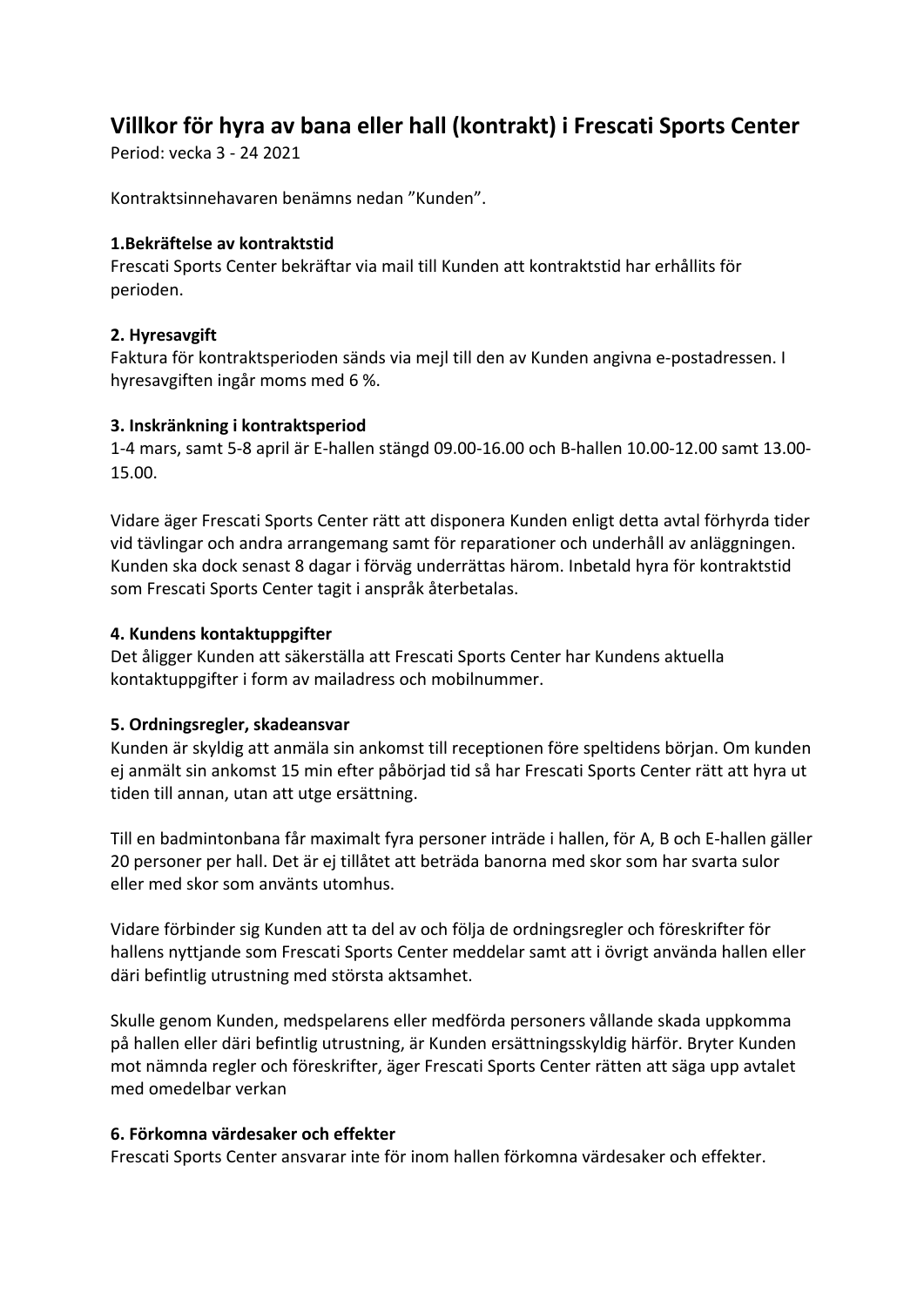## **7. Force majeure**

Skulle på grund av arbetskonflikt eller annan omständighet Frescati Sports Center möjligheter att fullgöra sina åtaganden enligt avtalet väsentligen försvåras och medföra inskränkningar i avtalad kontraktstid, äger Kunden inte rätt till någon ersättning i anledning härav. Dock ska erlagd avgift återbetalas för kontraktstid, som genom här nämnd omständighet inte kunnat utnyttjas.

## **8. Ansvarsbefrielse**

Frescati Sports Center är inte skyldig att utge någon skadeersättning till Kunden på grund av bristande uppfyllelse av sina förpliktelser enligt detta avtal. Dock ska erlagd avgift återbetalas för kontraktstid, som inte kunnat nyttjas på grund av Frescati Sports Centers bristande uppfyllelse.

## **9. Viktigt angående hyra av speltid**

Då det utövas flera olika sporter i hallarna så är det möjligt att du som kund, när din speltid börjar, själv behöver sätta upp näten för badminton, eller ta ned dem för att spela innebandy. Detsamma gäller tennisnätet i A-hallen. Den som monterar ned innebandysargen (för att tex spela på halv plan) måste återställa den innan speltidens slut. I E-hallen gäller att kunden själv tar undan sin utrustning innan speltidens slut.

## **10. Uppsägning av kontrakt**

Kontraktsperioden löper enligt ovan, därefter har Frescati Sports Center och Kunden en dialog om nästföljande kontraktsperiod. Frescati Sports Center kan inte garantera Kunden att det finns tider att hyra efter det att innevarande kontraktsperiod löpt ut.

## **11. Ordinarie kontraktsperiod**

Den ordinarie kontraktsperioden är vecka 03 2020 tom vecka 24 2021. Kund vars kontrakt tecknas efter vecka 03 gäller till och med vecka 24.

# **12. Överlåtelse**

Kontraktet får inte överlåtas utan Frescati Sports Centers medgivande

## **13. Studerandepris**

I händelse av att det finns ett särskilt pris för studerande ska kopia på giltigt studentkort mailas till info@frescatisportscenter.se

## **14. Försäkring**

Det åligger Kunden att teckna egna försäkringar för olycksfall, stöld mm

# **15. Matchis integritetspolicy och användarvillkor, samt information om personuppgiftsansvarig**

Frescati Sports Center nyttjar bokningssystemet MATCHI. Följande dokument är av stor vikt för dig som Kund att vara informerad om:

Integritetspolicy: https://www.matchi.se/home/integritypolicy

Användarvillkor: https://www.matchi.se/home/useragreement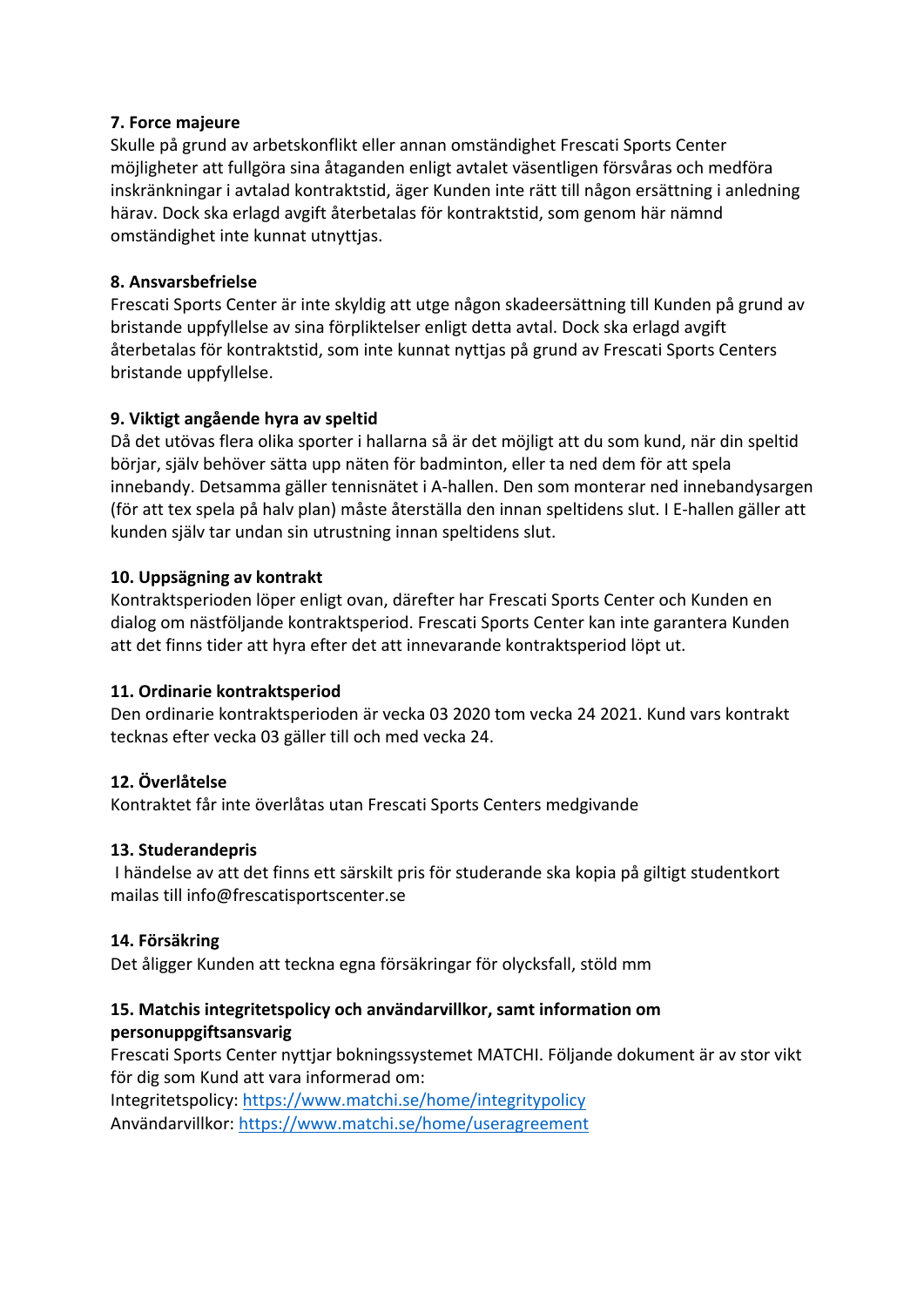Personuppgiftsansvarig: AB Frescatihallen, org.nr. 556215-7395, som driver Frescati Sports Center, är ansvarigt för behandlingen av de personuppgifter du registrerar, såsom namn, adress, personnummer, mobil- och telefonnummer samt e-postadress. Dina personuppgifter behandlas i enlighet med Dataskyddsförordningen (GDPR).

## **17. Ledigställande av tid**

Kunden har möjlighet att via bokningssystemet Matchi ledigställa (avboka) tid om Kunden inte kan nyttja den. Kunden erhåller då tillbaka 60% av summan om någon annan bokar tiden. Summan krediteras på kommande fakturor eller betalas ut till Kunden efter det att kontraktsperioden löpt ut.

## **17. Datum för villkor**

Senast ändrad: 2020-12-07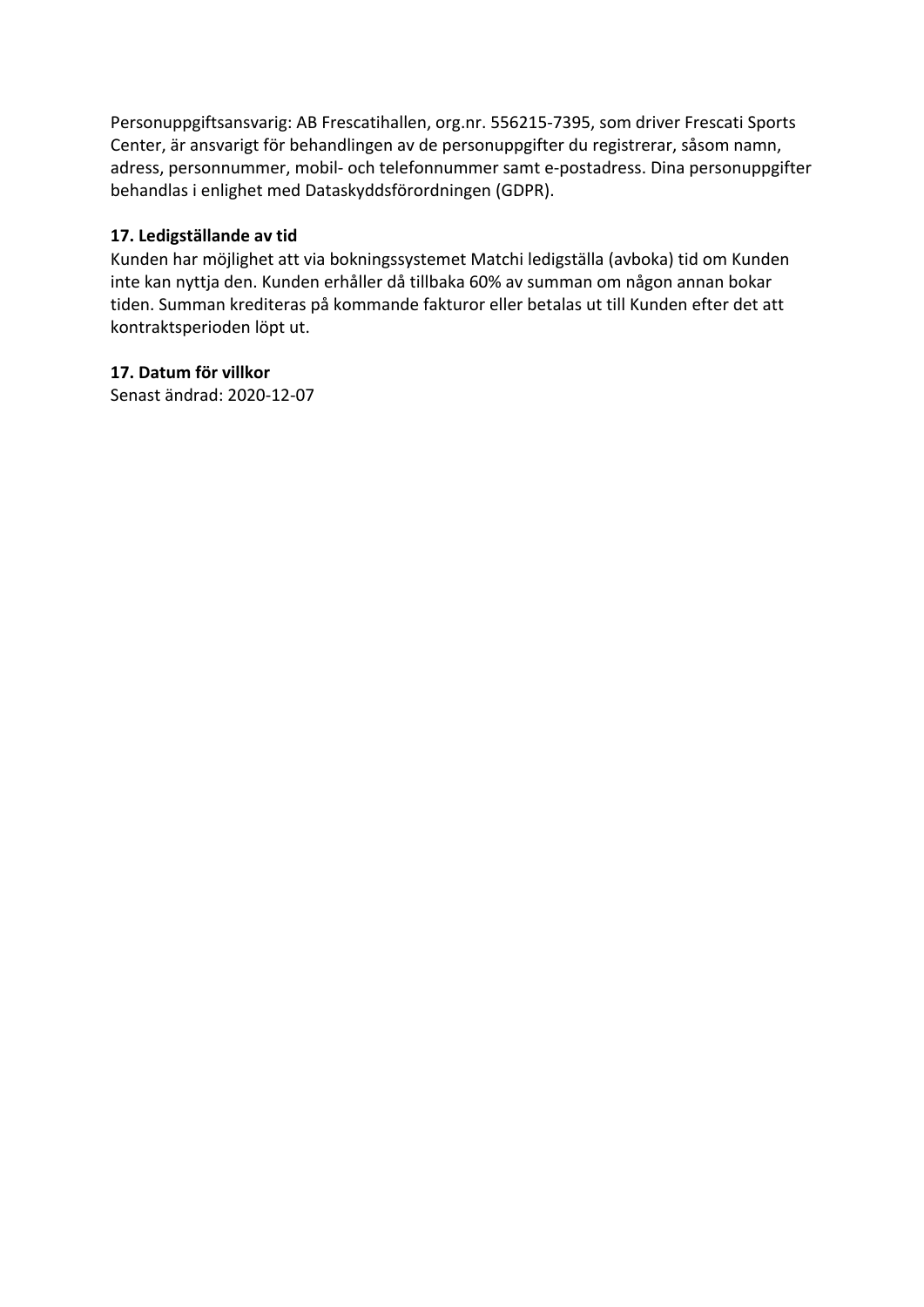# **Terms of conditions for rental of court or hall (contract) at Frescati Sports Center**

Period: week 3 - 24 2021

The contractor will below be mentioned as the "client"

#### **1.Confirmation of contract**

Frescati Sports Center will send a confirmation of the contract to the client via e-mail.

#### **2. The rental fee**

An invoice for the contracted period will be sent out through e-mail to the address assigned by the client. Tax (6%) is included in the price.

#### **3. Restrictions during contracted period**

1st-4th of march and 5th-8th of april – The E-hall is closed 09.00-16.00 and the B-hall is closed 10.00-12.00 and 13.00-15.00.

Frescati Sports Center owns the right to dispose the client under this agreement presented times when there are competitions and other arrangements, as well as for repairs and maintenance of the facility. However, the client must be notified in advance at least 8 days before. Paid rent for the contracted time will be refunded.

#### **4. Customer contact information**

It is the responsibility of the client do ensure that Frescati Sports Center has the clients current e-mail- and postal address.

## **5. Rules of regulations and liability**

The client is obligated to report his or her arrival at the reception before the start of the contracted time. If the client has not reported his or her arrival within 15 minutes of the contracted time, Frescati Sports Center has the right to rent out the time without refunding the client.

A maximum of 4 persons will gain access to a badminton court and 20 persons/hall, when it comes to the A, B and E-hall.

It is not allowed to access the badminton courts with shoes that has black soles or shoes used outdoors. Furthermore the client undertakes to take part of and comply with the rules and regulations of the hall, and to use all equipment carefully. If the client, or the person with the client does something that is against these rules, the client will be liable for damages, and Frescati Sports Center owns the right to terminate the contract immediately.

#### **6. Lost items**

Frescati Sports Center are not responsible for lost items.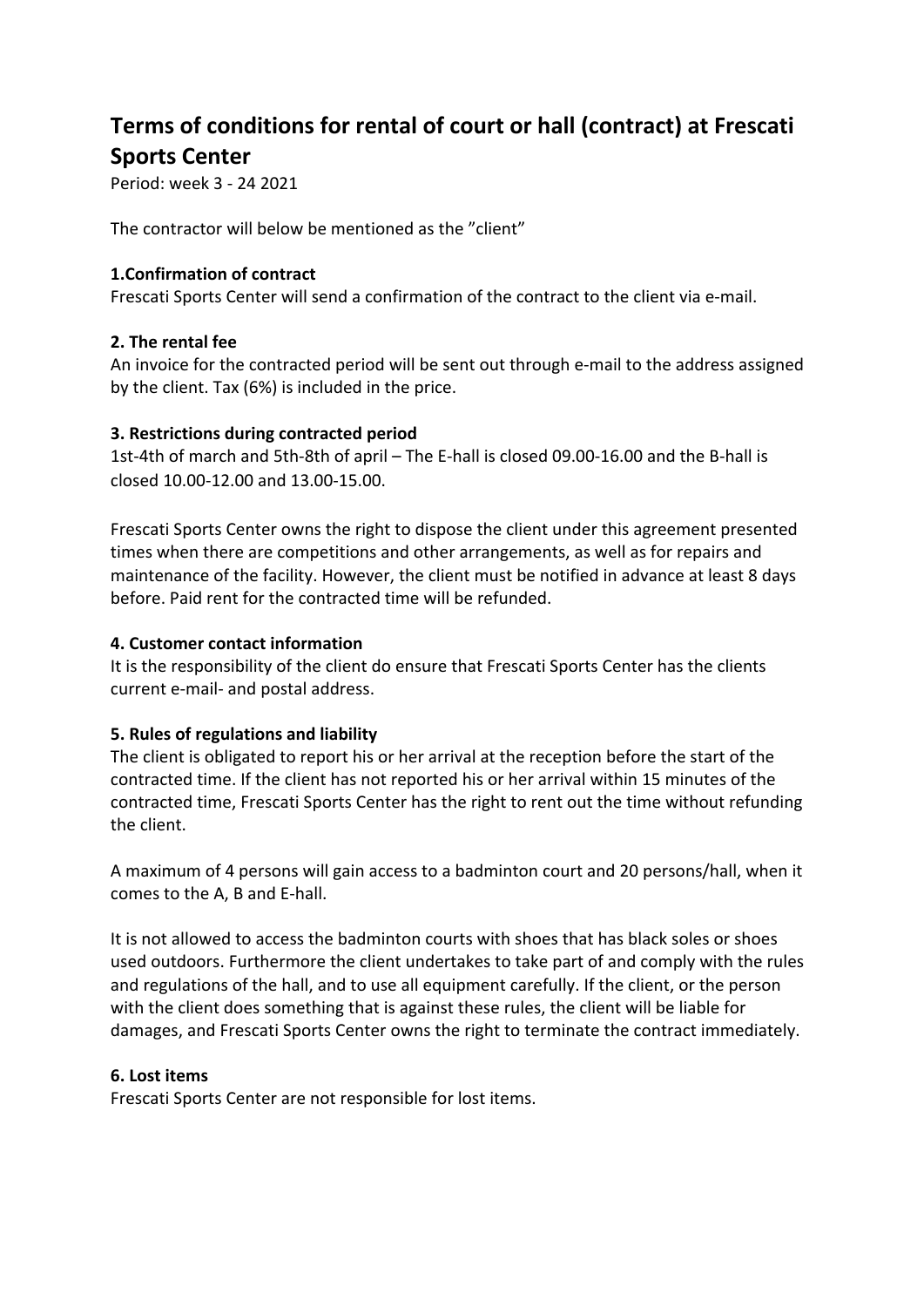#### **7. Force majeure**

Should Frescati Sports Centers ability to fulfill its obligations under the agreement be complicated due to labor disputes or other circumstances, the client shall not be entitled to any compensation for this. Although the fee paid for the contract will be refunded, since it could not be utilized. Frescati Sports Center is not obligated to pay damages to the client due to non-compliance with its obligations under this agreement. Although the prepaid fee for the contract will be refunded, since the contracted time could not be utilized.

## **8. Disclaimer**

Frescati Sports Center is not obligated to pay damages to the client due to non-compliance with its obligations under this agreement. Although the prepaid fee for the contract will be refunded, since the contracted time could not be utilized.

## **9. Important when renting a time slot**

Since the halls are used for multiple sports, it is possible that you as a client, when your booked time starts, might have to put up the net for badminton, or take them down in order to play floorball. Same goes for the tennis net in A-hallen. If you take down the floor ball rink (in order to play on half court), you must put it together before the end of your time slot. In E-hallen, the client must take away their equipment before the end of the time slot.

#### **10. Termination of contracts**

The period of contract is as mentioned above, when the period has ended, Frescati Sports Center and the client will have dialogue about the upcoming period of contract. Frescati Sports Center can not guarantee the Client to keep the contracted time for the next period.

## **11. Regular contract period**

The contracted time is week 03 2021 to week 24 2021. If the client has assigned a contract after week 03 it will continue to week 24.

## **12. Transfer of contracts**

The contract can not be assigned to anyone else without the consent of Frescati Sports Center.

## **13. Student price**

If there is a student price, a copy of a valid student card must be sent to info@frescatisportscenter.se.

#### **14. Insurance**

It is the responsibility of the client to make sure to have insurance for accidents, theft etc.

# **15. Matchi's Privacy Policy and Terms of Use, as well as Personal Data Controller Information:**

Frescati Sports Center uses the MATCHI booking system. The following documents are of great importance to you as a Customer to be informed of:

Privacy Policy: https://www.matchi.se/home/integritypolicy Terms of Service: https://www.matchi.se/home/useragreement